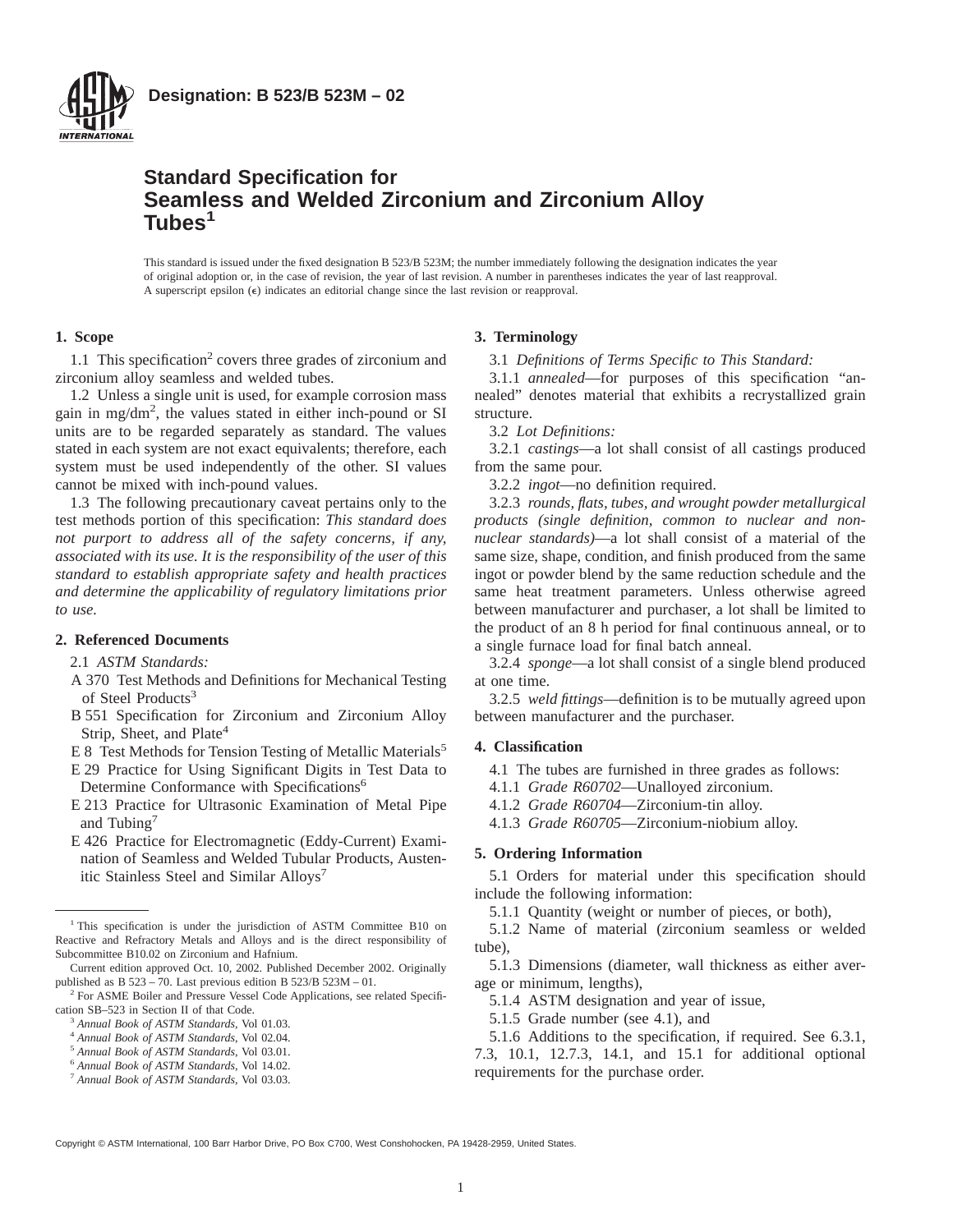NOTE 1—A typical ordering description is as follows: 1000 pieces of seamless zirconium tubes, 2 in. (50 mm) in outside diameter by 0.06 in. (15 mm) in average wall thickness by 10 ft (3 m) in length, vacuum annealed, ASTM B 523 - 01, Grade R60702.

#### **6. Materials and Manufacture**

6.1 Seamless tube shall be made by any seamless method that will yield a product meeting the requirements of this specification.

6.2 Welded tube shall be made from sheet or strip meeting the requirements of Specification B 551 by an automatic arc-welding process or other method of welding that will yield a product meeting the requirements of this specification. Filler metal shall not be used. Welded tubing shall be supplied as follows:

6.2.1 As welded, or

6.2.2 As welded and further reduced.

6.2.3 Welds in grade R60705 shall be stress relief annealed within 14 days after welding to prevent delayed hydride cracking.

6.3 The tube shall be furnished annealed.

6.3.1 Purchaser shall specify one of the following:

*(a)* annealed in air

*(b)* annealed in vacuum

#### **7. Chemical Composition**

7.1 The material shall conform to the requirements as to chemical composition prescribed in Table 1.

7.2 The manufacturer's ingot analysis shall be considered the chemical analysis for tubing, except for hydrogen and nitrogen, which shall be determined on the finished product.

7.3 When requested by the purchaser and stated in the purchase order, a product analysis for any elements listed in Table 1 shall be made on the finished product.

7.3.1 The manufacturer's analysis shall be considered as verified if the check analysis confirms the manufacturer's reported values within the tolerances prescribed in Table 2.

#### **8. Tensile Requirements**

8.1 The material, as represented by the test specimens, shall conform to the tensile properties prescribed in Table 3.

#### **9. Permissible Variation in Dimensions**

9.1 *Diameter*—At any point (cross section) along the length

|  |  | TABLE 1 Chemical Requirements $^A$ |
|--|--|------------------------------------|
|--|--|------------------------------------|

|                               | Composition, %<br><b>UNS Grade Designation</b> |                |            |  |
|-------------------------------|------------------------------------------------|----------------|------------|--|
| Element                       |                                                |                |            |  |
|                               | R60702                                         | R60704         | R60705     |  |
| Zirconium + hafnium, min $^B$ | 99.2                                           | 97.5           | 95.5       |  |
| Hafnium, max                  | 4.5                                            | 4.5            | 4.5        |  |
| $lron + chromium$             | $0.2$ max                                      | $0.2$ to $0.4$ | $0.2$ max  |  |
| Tin                           | .                                              | 1.0 to $2.0$   | .          |  |
| Hydrogen, max                 | 0.005                                          | 0.005          | 0.005      |  |
| Nitrogen, max                 | 0.025                                          | 0.025          | 0.025      |  |
| Carbon, max                   | 0.05                                           | 0.05           | 0.05       |  |
| Niobium                       | .                                              | .              | 2.0 to 3.0 |  |
| Oxygen, max                   | 0.16                                           | 0.18           | 0.18       |  |

 $A$ By agreement between the purchaser and the manufacturer, analysis may be required and limits established for elements and compounds not specified in the table of chemical composition.

 $B$ The value for zirconium + hafnium, min, is a warranted but not a measured value.

| <b>TABLE 2 Permissible Variation in Product Analysis Between</b> |                               |  |  |
|------------------------------------------------------------------|-------------------------------|--|--|
|                                                                  | <b>Different Laboratories</b> |  |  |

| Element           | Permissible Variation in Product<br>Analysis, % |
|-------------------|-------------------------------------------------|
| Hydrogen          | 0.002                                           |
| Nitrogen          | 0.01                                            |
| Carbon            | 0.01                                            |
| Hafnium           | 0.1                                             |
| $lron + chromium$ | 0.025                                           |
| Tin               | 0.05                                            |
| <b>Niobium</b>    | 0.05                                            |
| Oxygen            | 0.02                                            |

**TABLE 3 Tensile Requirements**

|                                         | <b>UNS Grade Designation</b> |          |          |
|-----------------------------------------|------------------------------|----------|----------|
|                                         | R60702                       | R60704   | R60705   |
| Tensile strength,<br>min, ksi (MPa)     | 55 (380)                     | 60 (415) | 80 (550) |
| Yield strength, min,<br>ksi (MPa)       | 30 (205)                     | 35 (240) | 55 (380) |
| Elongation in 2 in.<br>or 50 mm, min, % | 16                           | 14       | 16       |

of the tube, the variation in outside diameter shall not exceed those prescribed in Table 4.

9.2 *Length*—When tubes are ordered cut to length, the length shall be not less than that specified, but a variation of  $\frac{1}{8}$ in. (3.2 mm) will be permitted on tube up to 10 ft (3 m), inclusive. For lengths over 10 ft, an additional over-tolerance of  $\frac{1}{8}$  in. (3.2 mm) for each 10 ft (3 m) or fraction thereof shall be permissible up to  $\frac{1}{2}$  in. (13 mm), maximum.

9.3 *Straightness*—The tube shall be free of bends or kinks and the maximum uniform bow shall not exceed the values shown in Table 5.

9.4 *Squareness of Cut*—The angle of cut of the end of any tube up to  $1\frac{1}{2}$  in. (40 mm) in outside diameter may depart from square not more than 0.016 in./in. (mm/mm).

#### **10. Workmanship and Quality Level Requirements**

10.1 The finished tube shall be clean and free of foreign material, shall have smooth ends, free of burrs, and shall be free of injurious external and internal imperfections in accordance with standards of acceptability agreed upon between the manufacturer and the purchaser. Minor defects may be removed provided the dimensional tolerances of Table 4 are not exceeded.

#### **11. Significance of Numerical Limits**

Elongation nearest 1 %

11.1 For the purpose of determining compliance with the specified limits for requirements of the properties listed in the following table, an observed value or a calculated value shall be rounded as indicated in accordance with the rounding methods of Practice E 29.

| Property                            | Rounded Unit for Observed<br>or Calculated Value |
|-------------------------------------|--------------------------------------------------|
| Chemical composition, and toler-    | nearest unit in the last right-hand              |
| ances (when expressed as decimals)  | place of figures of the specified limit          |
| Tensile strength and yield strength | nearest 1000 psi (10 MPa)                        |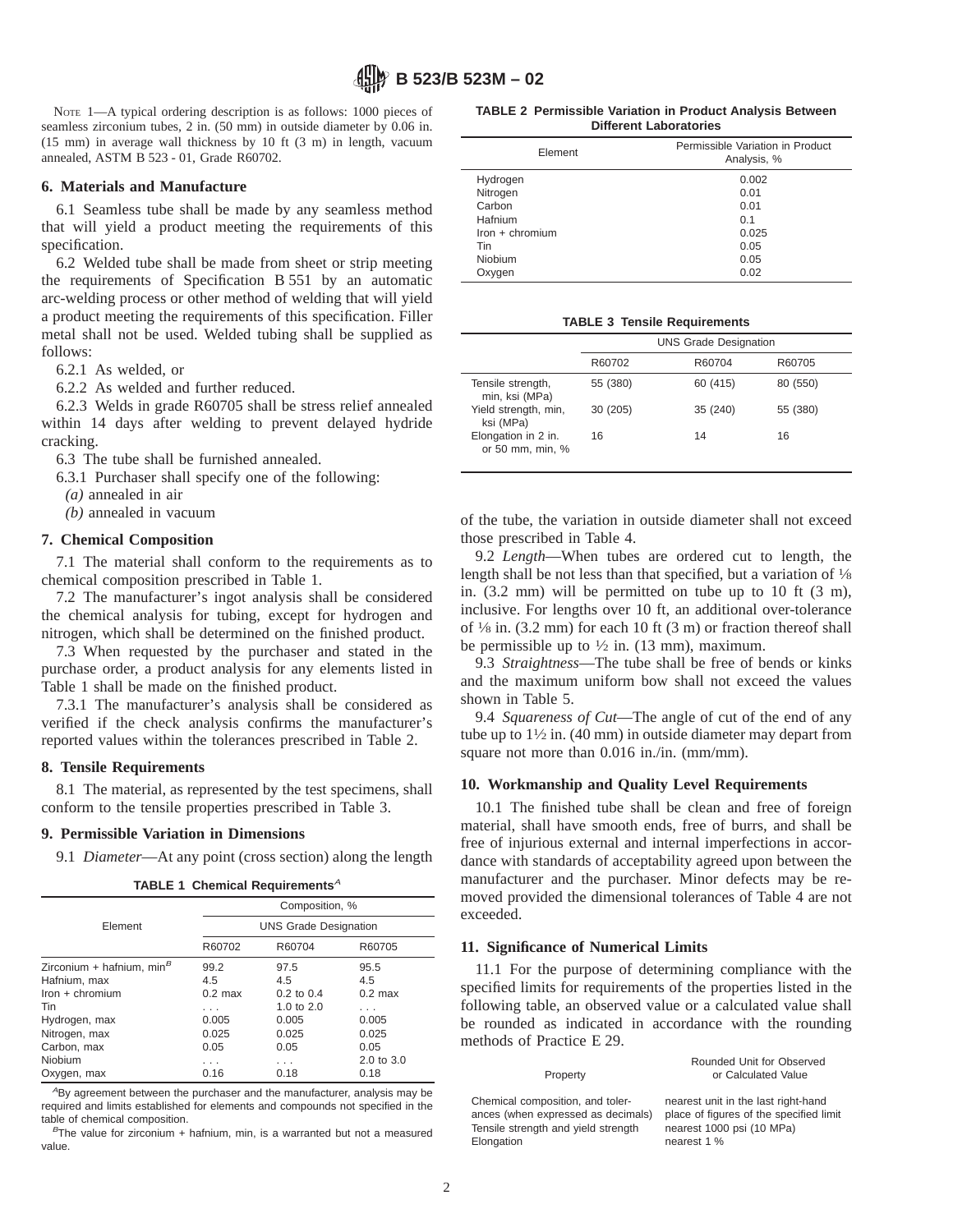**B 523/B 523M – 02**

**TABLE 4 Permissible Variations in Outside Dimensions Based on Individual Measurements**

| Outside Diameter, in. (mm)                        | Diameter Tolerance, in. $(mm)^{A,B}$ | Permissible Variations <sup>C</sup> in Wall<br>Thickness, t, % |
|---------------------------------------------------|--------------------------------------|----------------------------------------------------------------|
| Under 1 (25), excl                                | $\pm 0.004$ ( $\pm 0.100$ )          | 10                                                             |
| 1 to $1\frac{1}{2}$ (25 to 40), incl              | $\pm 0.005$ ( $\pm 0.125$ )          | 10                                                             |
| $1\frac{1}{2}$ to 2 (40 to 50), excl              | $\pm 0.006$ ( $\pm 0.150$ )          | 10                                                             |
| 2 to $2\frac{1}{2}$ (50 to 65), incl              | $\pm 0.007$ ( $\pm 0.180$ )          | 10                                                             |
| $2\frac{1}{2}$ to $3\frac{1}{2}$ (65 to 90), excl | $\pm 0.010$ ( $\pm 0.250$ )          | 10                                                             |

<sup>A</sup>These permissible variations in outside diameter apply only to tubes as finished at the mill before subsequent swaging, expanding, bending, polishing, or other fabricating operations.

 $B$ Ovality is the maximum and minimum outside diameter of a tube measured at any one cross section. If the measurement is made with a ring gage, the following formula shall apply: Ovality = specified OD tube + diameter tolerance +0.002 in. (.05 mm) (length of ring gage, 1 in. (25 mm))  $\times$  specified tube OD. <sup>C</sup>When minimum wall tubes are ordered, tolerances are all plus and shall be double the values shown.

**TABLE 5 Straightness**

| Length, $ft(m)$                 | Maximum Curvature Depth<br>of Arc      |
|---------------------------------|----------------------------------------|
| Over 3 to 6 (0.9 to 1.85), incl | $\frac{1}{\sin}$ (3.2 mm)              |
| Over 6 to 8 (1.8 to 2.5), excl  | $\frac{3}{16}$ in. (5 mm)              |
| Over 8 to 10 (2.5 to 3.0), incl | $1/4$ in. (6.4 mm)                     |
| Over 10 (3.0)                   | $\frac{1}{4}$ in./any 10 ft (2.1 mm/m) |

# **12. Number of Tests and Retests**

12.1 One longitudinal tension test, see 13.1, shall be made from each lot.

12.2 One chemistry test, see 7.2 and 13.7, for hydrogen and nitrogen shall be made from each lot of finished product.

12.3 One flare test, see 13.5, shall be made from each lot.

12.4 One reverse, see 13.6, flattening test shall be made from each lot of welded tubing.

12.5 Each tube shall be tested by a nondestructive electric test, see 13.2. Seamless tubes shall be tested by the ultrasonic test only, see 13.2.

12.6 Each tube shall be tested by either a hydrostatic or a pneumatic test, see 13.3 and 13.4.

12.7 *Retests*:

12.7.1 If any sample or specimen exhibits obvious surface contamination or improper preparation disqualifying it as a truly representative sample, it shall be discarded and a new sample or specimen substituted.

12.7.2 If the results of any tests of any lot do not conform to the requirements specified, retests shall be made on additional tubes of double the original number from the same lot, each of which shall conform to the requirements specified.

12.7.3 Retesting after failure of initial retests may be done only with the approval of the purchaser.

### **13. Test Methods**

13.1 *Tension Tests*—Conduct the tension test in accordance with Test Methods E 8. Determine the yield strength by the offset (0.2 %) method. Determine the tensile properties using a strain rate of 0.003 to 0.007 in./in. (mm/mm)/min through the yield strength. After the yield strength has been exceeded, the cross-head speed may be increased to approximately 0.05 in./in. (mm/mm)/min to failure.

13.2 *Nondestructive Electric or Ultrasonic Test*:

13.2.1 Test each tube with a nondestructive electric test in accordance with Practices E 213 or E 426, or a purchaserapproved procedure.

13.2.1.1 *Eddy Current Testing*:

*(a)* The calibration tube shall contain, at the option of the producer, any one of the following discontinuities to establish a minimum sensitivity level for rejection. Place the discontinuity in the parent metal.

*(b) Drilled Hole—*Drill a hole not larger than 0.031 in. (0.8 mm) in diameter radially and completely through the tube wall, taking care to avoid distortion of the tube while drilling.

*(c) Transverse Tangential Notch—*Using a round tool or file with a 0.25-in. (6.4 mm) diameter, file or mill a notch tangential to the surface and transverse to the longitudinal axis of the tube. The notch shall have a depth not exceeding 12.5 % of the specified wall thickness of the tube or 0.004 in. (0.10 mm), whichever is greater.

*(d) Longitudinal Notch—*Machine a notch 0.031 in (0.8 mm) or less in width in a radial plane parallel to the material axis on the outside of the tube to have a depth not exceeding 12.5 % of the specified wall thickness of the material or 0.004 in. (0.10 mm), whichever is greater. The length of the notch shall be compatible with the testing method.

13.2.1.2 *Ultrasonic Testing*—For ultrasonic testing, the longitudinal calibration reference notches shall be at the option of the manufacturer, and be any one of the three common notch shapes in accordance with Practice E 213. The depth of the notch shall not exceed 12.5 % of the specified wall thickness of the material or 0.004 in. (0.10 mm), whichever is greater.

13.2.2 Set aside any tubes showing an indication in excess of that obtained from the calibration standard and subject them to rework, retest, or rejection. A tube, therefore, set aside may be further examined for confirmation of the presence of a defect and may be resubmitted for inspection by the same technique if no defect is found. Any tube may also be resubmitted for inspection if reworked so as to remove the defect within the specified diameter and wall thickness tolerances as prescribed in Table 4. (Rework by weld repair is not permitted.)

#### 13.3 *Hydrostatic Test*:

13.3.1 Each tube, so tested, shall withstand, without showing bulges, leaks, or other defects, an internal hydrostatic pressure that will produce in the tube wall a stress of 50 % of the minimum specified yield strength at room temperature, except as restricted by 13.3.2. Determine the hydrostatic pressure as follows:

$$
P = 2ST/D \tag{1}
$$

where:

*P* = minimum hydrostatic test pressure, psi (MPa),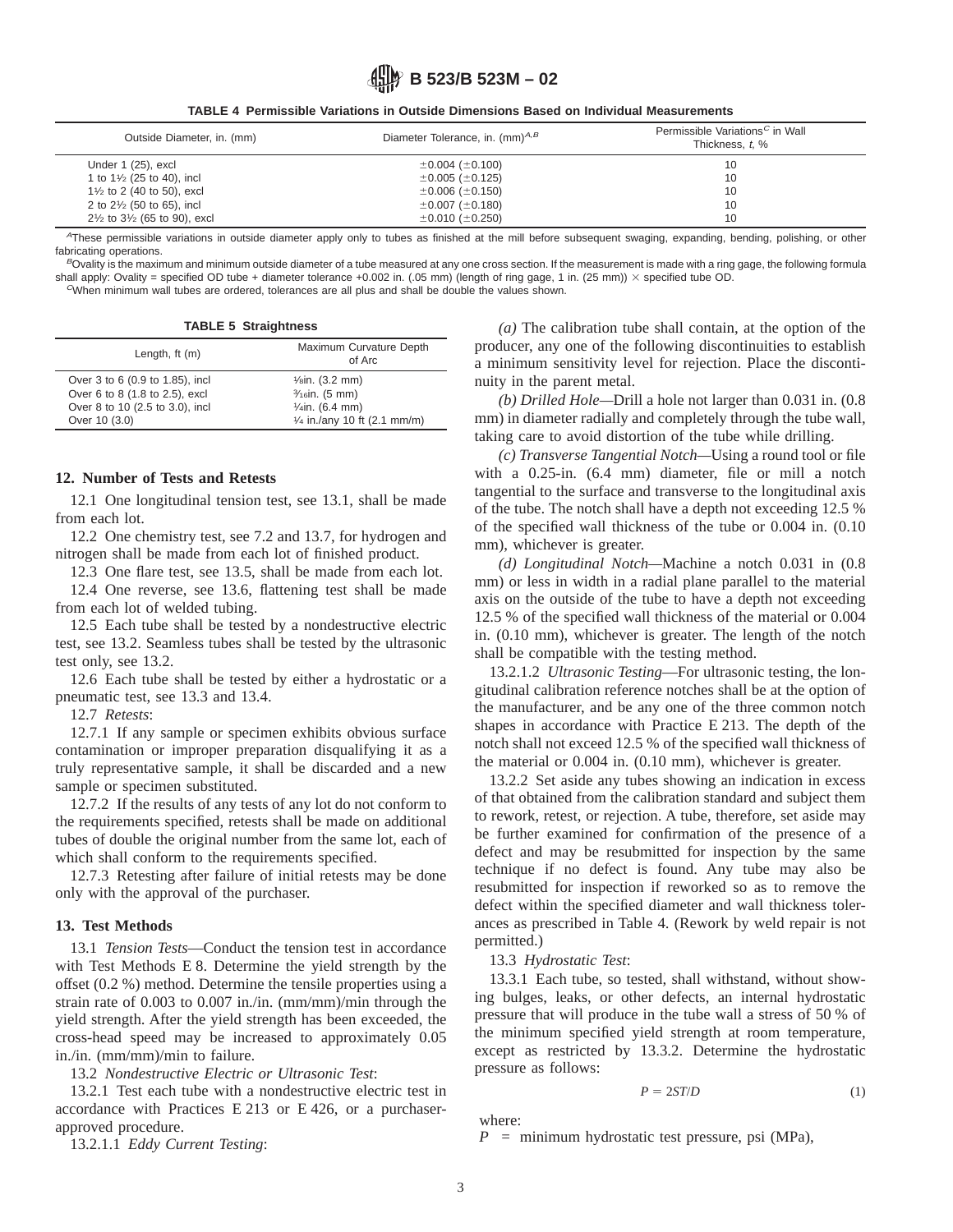- *S* = allowable fiber stress of one half the minimum yield strength, psi (MPa),
- $t =$  wall thickness, in. (mm), and
- $D =$  outside diameter, in. (mm).

13.3.2 The maximum hydrostatic test pressure shall not exceed 2500 psi (17.2 MPa) for sizes 3 in. (75 mm) and under, or 2800 psi (19.3 MPa) for sizes over 3 in. (75 mm). Maintain the hydrostatic pressure for not less than 5 s. When requested by the purchaser and so stated in the order, test the tube in sizes 14 in. (350 mm) in diameter and smaller, to one and one half times the specified working pressure, provided the fiber stress corresponding to those test pressures does not exceed one half the minimum specified yield strength of the material as determined by the equation given in 13.3.1. When one and one half times the working pressure exceeds 2800 psi (19.3 MPa), the hydrostatic test pressure shall be a matter of agreement between the manufacturer and the purchaser.

13.4 *Pneumatic Test*—Each tube so tested shall withstand an internal air pressure of 150 psi (1.0 MPa), minimum, for 5 s, minimum, without showing evidence of leakage. Use the test method that permits easy visual detection of any leakage, such as by placing the tube under water or by using the pressure differential method. Any evidence of leakage shall be cause for rejection of that tube.

13.5 *Flare Test*—A section of the annealed tube, approximately 4 in. (100 mm) in length, shall be capable of being flared without cracking visible to the unaided eye. Make the flare with a tool having a 60° included angle until the specified outside diameter has been increased by 15 %.

NOTE 2—Samples of tube supplied in tempers other than annealed may be annealed before testing.

13.6 *Reverse Flattening Test*—Subject welded tube to a reverse flattening test in accordance with Test Methods and Definitions A 370. Open and flatten a section of the tube approximately 4 in. (100 mm) long that is slit longitudinally 90° either side of the weld with the weld at the point of maximum bend. No cracking is permitted

13.7 *Chemical Tests*—Conduct the chemical analysis by the standard techniques normally used by the manufacturer.

# **14. Inspection**

14.1 The manufacturer shall inspect the material covered by this specification prior to shipment and, on request, shall furnish the purchaser with certificates of test. If so specified in the purchase order, the purchaser or his representative may witness the testing and inspection of the material at the place of manufacture. In such cases, the purchaser shall state in his purchase order which tests he desires to witness. The manufacturer shall give ample notice to the purchaser as to the time and place of the designated tests. If the purchaser's representative does not present himself at the time agreed upon for the testing, the manufacturer shall consider the requirement for the purchaser's inspection at the place of manufacture to be waived.

14.2 The manufacturer shall afford the inspector representing the purchaser, without charge, all reasonable facilities to satisfy him that the material is being furnished in accordance with this specification. This inspection shall be so conducted as not to interfere unnecessarily with the operation of the works.

# **15. Rejection**

15.1 Rejection for failure of the material to meet the requirements of this specification shall be reported to the manufacturer within 60 calendar days from the receipt of the material by the purchaser. Unless otherwise specified, rejected material may be returned to the manufacturer at the manufacturer's expense, unless the purchaser receives, within three weeks of the notice of rejection, other instructions for disposition.

# **16. Certification**

16.1 A producer or supplier shall furnish the purchaser with a certificate that the material was manufactured, sampled, tested, and inspected in accordance with this specification and has been found to meet the requirements. The certificate shall include a report of the test results.

# **17. Referee**

17.1 In the event of disagreement between the manufacturer and the purchaser on the conformance of the material to the requirements of this specification or any special test specified by the purchaser, a mutually acceptable referee shall perform the tests in question. The results of the referee's testing shall be used in determining conformance of the material to this specification.

# **18. Product Marking**

18.1 Each length of tube  $\frac{1}{2}$  in. (13 mm) and larger in outside diameter, manufactured in accordance with this specification shall be marked legibly, either by stenciling, stamping, or rolling, with the manufacturer's private identifying mark, the ASTM designation, method of manufacture, the grade, and heat number. On smaller than  $\frac{1}{2}$  in. (13 mm) in outside diameter tubing that is bundled, the same information may be stamped legibly on a metal tag securely attached to each bundle.

# **19. Packaging and Package Marking**

19.1 The tube shall be packaged in such a manner as to assure safe delivery to its destination when properly transported by common carrier.

# **20. Keywords**

20.1 tubes; tubing; zirconium; zirconium alloy